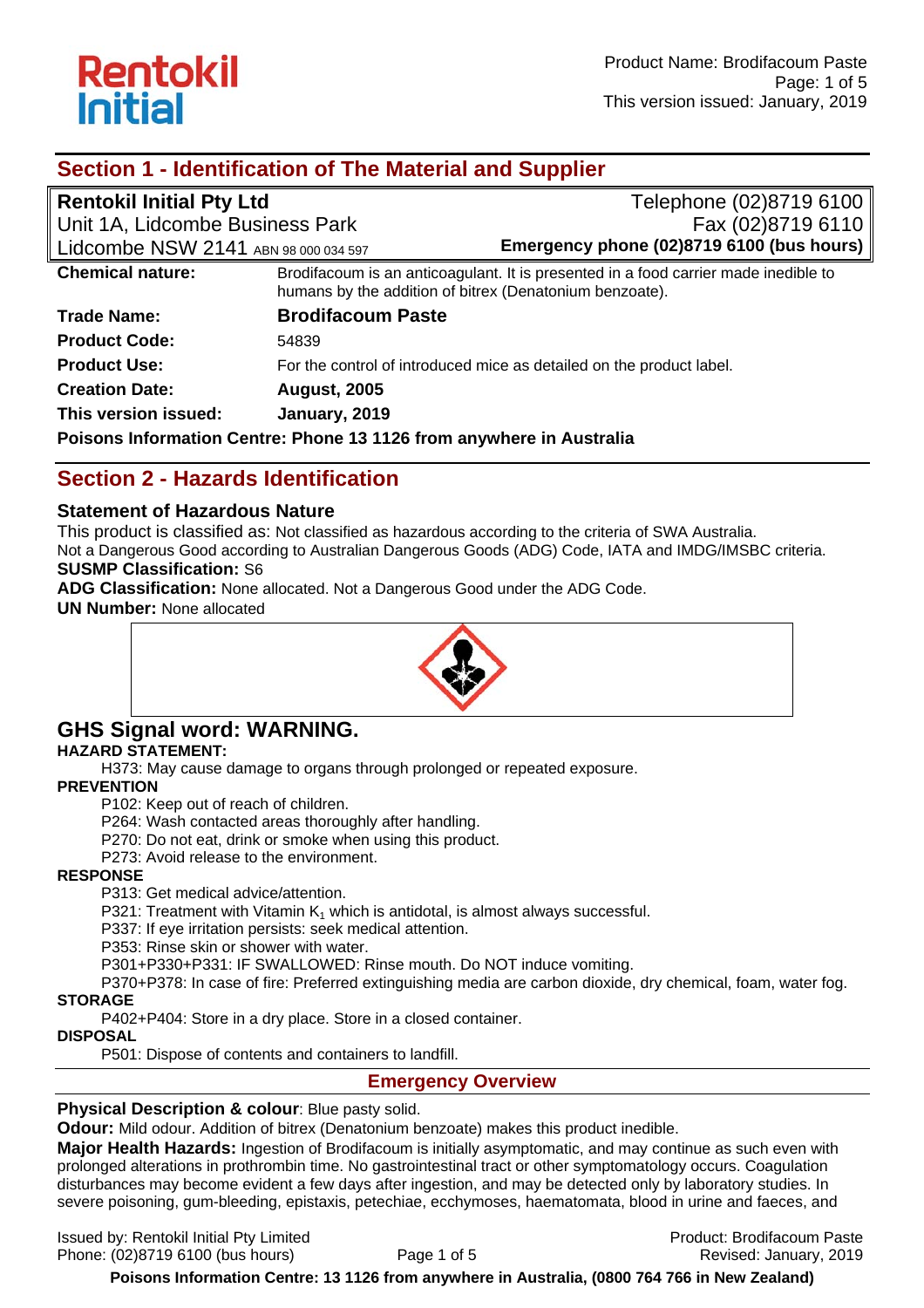genital haemorrhage may occur. Internal bleeding and cerebral haemorrhage may complicate the patient's prognosis. This product is a cumulative poison. Minor exposures over a period of time may lead to serious health problems.

| <b>Section 3 - Composition/Information on Ingredients</b> |  |
|-----------------------------------------------------------|--|
|-----------------------------------------------------------|--|

| Ingredients                     | <b>CAS No</b> | Conc.%   | TWA (mg/m $3$ )        | STEL (mg/m <sup>3</sup> ) |
|---------------------------------|---------------|----------|------------------------|---------------------------|
| Non hazardous food ingredients  | not set       | 94       | not set                | not set                   |
| <b>Brodifacoum</b>              | 56073-10-0    | 0.005    | not set                | not set                   |
| Propane-1,2-diol                | $57 - 55 - 6$ | 5 approx | 10 (particulates only) | not set                   |
| Other non hazardous ingredients | secret        | to 100   | not set                | not set                   |

This is a commercial product whose exact ratio of components may vary slightly. Minor quantities of other non hazardous ingredients are also possible.

The TWA exposure value is the average airborne concentration of a particular substance when calculated over a normal 8 hour working day for a 5 day working week. The STEL (Short Term Exposure Limit) is an exposure value that should not be exceeded for more than 15 minutes and should not be repeated for more than 4 times per day. There should be at least 60 minutes between successive exposures at the STEL. The term "peak "is used when the TWA limit, because of the rapid action of the substance, should never be exceeded, even briefly.

## **Section 4 - First Aid Measures**

#### **General Information:**

You should call The Poisons Information Centre if you feel that you may have been poisoned, burned or irritated by this product. The number is 13 1126 from anywhere in Australia (0800 764 766 in New Zealand) and is available at all times. Have this SDS with you when you call.

Brodifacoum is a long lasting anticoagulant. Vitamin K1 (phytomenadione) should be administered urgently by medical or appropriate paramedical personnel. If administered intravenously, the injection must be given slowly.

**Inhalation:** First aid is not generally required. If in doubt, contact a Poisons Information Centre or a doctor. **Skin Contact:** Gently wipe away excess paste. Irritation is unlikely. However, if irritation does occur, flush with lukewarm, gently flowing water for 5 minutes or until chemical is removed.

**Eye Contact:** Quickly and gently wipe material from eyes. First aid is not generally required. If in doubt, contact a Poisons Information Centre or a doctor.

**Ingestion:** If product is swallowed or gets in mouth, wash mouth with water and give some water to drink. Contact a Poisons Information Centre or a doctor.

## **Section 5 - Fire Fighting Measures**

**Fire and Explosion Hazards**: There is no risk of an explosion from this product under normal circumstances if it is involved in a fire. Violent steam generation or eruption may occur upon application of direct water stream on hot liquids.

Fire decomposition products from this product may be toxic if inhaled. Take appropriate protective measures. **Extinguishing Media:** Preferred extinguishing media are carbon dioxide, dry chemical, foam, water fog.

Fire Fighting: If a significant quantity of this product is involved in a fire, call the fire brigade.

| <b>Flash point:</b>              | Not flammable. |
|----------------------------------|----------------|
| <b>Upper Flammability Limit:</b> | No data.       |
| <b>Lower Flammability Limit:</b> | No data.       |
| <b>Autoignition temperature:</b> | No data.       |
| <b>Flammability Class:</b>       | No data.       |

## **Section 6 - Accidental Release Measures**

**Accidental release:** In the event of a major spill, prevent spillage from entering drains or water courses. As a minimum, wear overalls, goggles and gloves. Suitable materials for protective clothing include rubber, PVC. If there is a significant chance that vapours or mists are likely to build up in the cleanup area, we recommend that you use a respirator. Usually, no respirator is necessary when using this product. However, if you have any doubts consult the Australian Standard mentioned below (section 8).

Stop leak if safe to do so, and contain spill. Absorb onto sand, vermiculite or other suitable absorbent material. If spill is too large or if absorbent material is not available, try to create a dike to stop material spreading or going into drains or waterways. Sweep up and shovel or collect recoverable product into labelled containers for recycling or salvage, and dispose of promptly. Can be slippery on floors, especially when wet. Recycle containers wherever possible after careful cleaning. Refer to product label for specific instructions. After spills, wash area preventing runoff from entering drains. If a significant quantity of material enters drains, advise emergency services. Full details regarding disposal of used containers, spillage and unused material may be found on the label. If there is any conflict between this SDS

Issued by: Rentokil Initial Pty Limited Product: Brodifacoum Paste Phone: (02)8719 6100 (bus hours) Page 2 of 5 Revised: January, 2019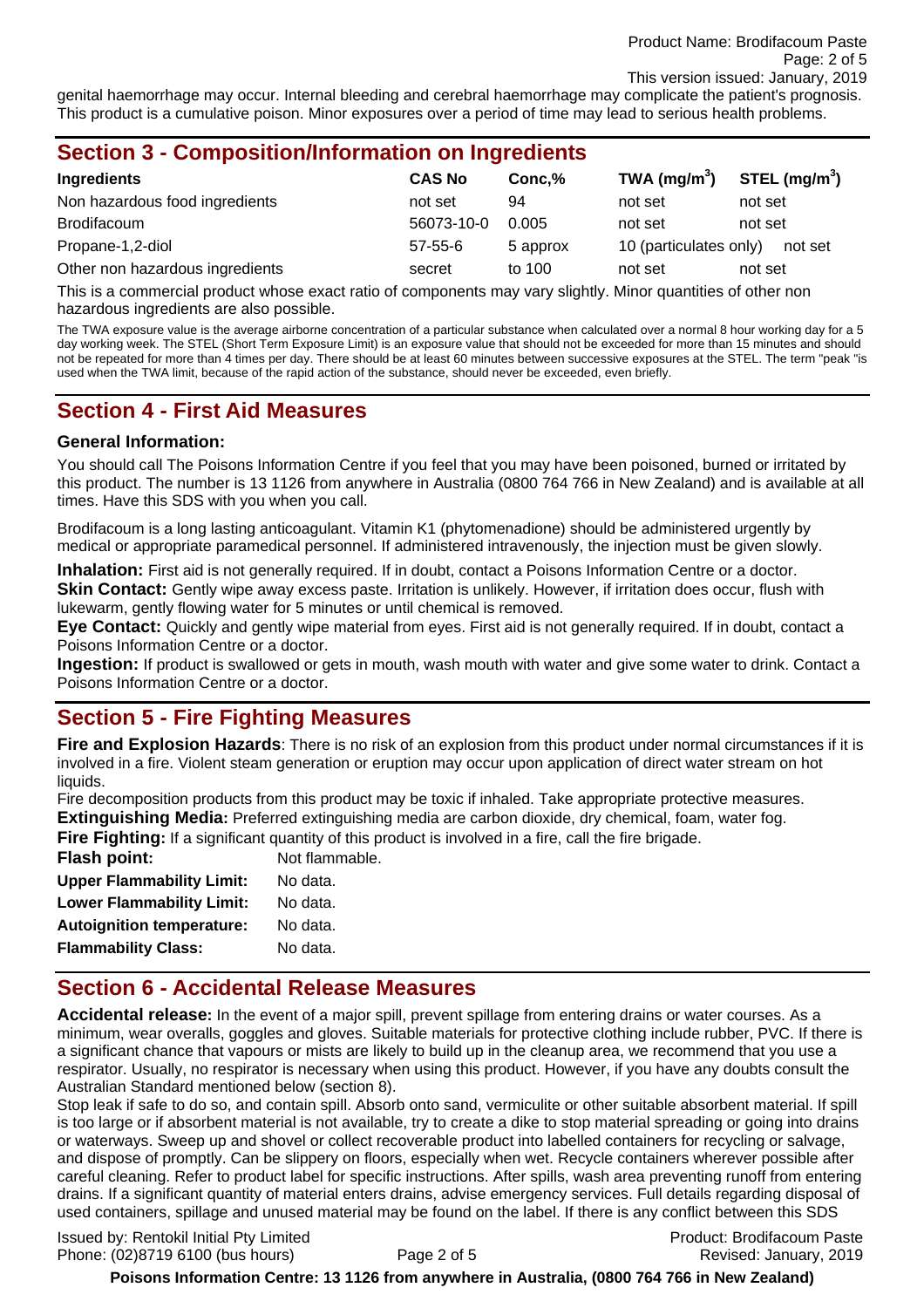and the label, instructions on the label prevail. Ensure legality of disposal by consulting regulations prior to disposal. Thoroughly launder protective clothing before storage or re-use. Advise laundry of nature of contamination when sending contaminated clothing to laundry.

## **Section 7 - Handling and Storage**

**Handling:** Keep exposure to this product to a minimum, and minimise the quantities kept in work areas. Check Section 8 of this SDS for details of personal protective measures, and make sure that those measures are followed. The measures detailed below under "Storage" should be followed during handling in order to minimise risks to persons using the product in the workplace. Also, avoid contact or contamination of product with incompatible materials listed in Section 10.

**Storage:** This product is a Scheduled Poison. Observe all relevant regulations regarding sale, transport and storage of this schedule of poison. Store in the closed original container in a dry, cool, well-ventilated area out of direct sunlight. Make sure that the product does not come into contact with substances listed under "Incompatibilities" in Section 10. Some liquid preparations settle or separate on standing and may require stirring before use. Check packaging - there may be further storage instructions on the label.

# **Section 8 - Exposure Controls and Personal Protection**

The following Australian Standards will provide general advice regarding safety clothing and equipment:

Respiratory equipment: **AS/NZS 1715**, Protective Gloves: **AS 2161**, Occupational Protective Clothing: AS/NZS 4501 set 2008, Industrial Eye Protection: **AS1336** and **AS/NZS 1337**, Occupational Protective Footwear: **AS/NZS2210**.

**SWA Exposure Limits TWA (mg/m<sup>3</sup>** Propane-1,2-diol 10 (particulates only) not set

**) STEL (mg/m<sup>3</sup> )** 

The ADI for Brodifacoum is set at 0.0000005mg/kg/day. The corresponding NOEL is set at 0.001mg/kg/day. ADI means Acceptable Daily Intake and NOEL means No-observable-effect-level. Values taken from Australian ADI List, June 2013.

No special equipment is usually needed when occasionally handling small quantities. The following instructions are for bulk handling or where regular exposure in an occupational setting occurs without proper containment systems. **Ventilation:** No special ventilation requirements are normally necessary for this product. However make sure that the work environment remains clean and that vapours and mists are minimised.

**Eye Protection:** Eye protection is not normally necessary when this product is being used. However, if in doubt, wear suitable protective glasses or goggles.

**Skin Protection:** The information at hand indicates that this product is not harmful and that normally no special skin protection is necessary. However, we suggest that you routinely avoid contact with all chemical products and that you wear suitable gloves (preferably elbow-length) when skin contact is likely.

**Protective Material Types:** There is no specific recommendation for any particular protective material type. **Respirator:** Usually, no respirator is necessary when using this product. However, if you have any doubts consult the Australian Standard mentioned above.

Safety deluge showers should, if practical, be provided near to where this product is being used.

## **Section 9 - Physical and Chemical Properties:**

| <b>Physical Description &amp; colour:</b><br>Odour:<br>inedible. | Blue pasty solid.<br>Mild odour. Addition of bitrex (Denatonium benzoate) makes this product |
|------------------------------------------------------------------|----------------------------------------------------------------------------------------------|
| <b>Boiling Point:</b>                                            | No specific data. Expected to decompose before boiling.                                      |
| <b>Freezing/Melting Point:</b>                                   | No specific data. Solid at cool temperatures, but expected to melt about 50°C                |
| <b>Volatiles:</b>                                                | Not available.                                                                               |
| <b>Vapour Pressure:</b>                                          | No data.                                                                                     |
| <b>Vapour Density:</b>                                           | No data.                                                                                     |
| <b>Specific Gravity:</b>                                         | No data.                                                                                     |
| <b>Water Solubility:</b>                                         | Largely insoluble.                                                                           |
| pH:                                                              | No data.                                                                                     |
| <b>Volatility:</b>                                               | No data.                                                                                     |
| <b>Odour Threshold:</b>                                          | No data.                                                                                     |
| <b>Evaporation Rate:</b>                                         | No data.                                                                                     |
| <b>Coeff Oil/water distribution:</b>                             | No data                                                                                      |
| <b>Autoignition temp:</b>                                        | No data.                                                                                     |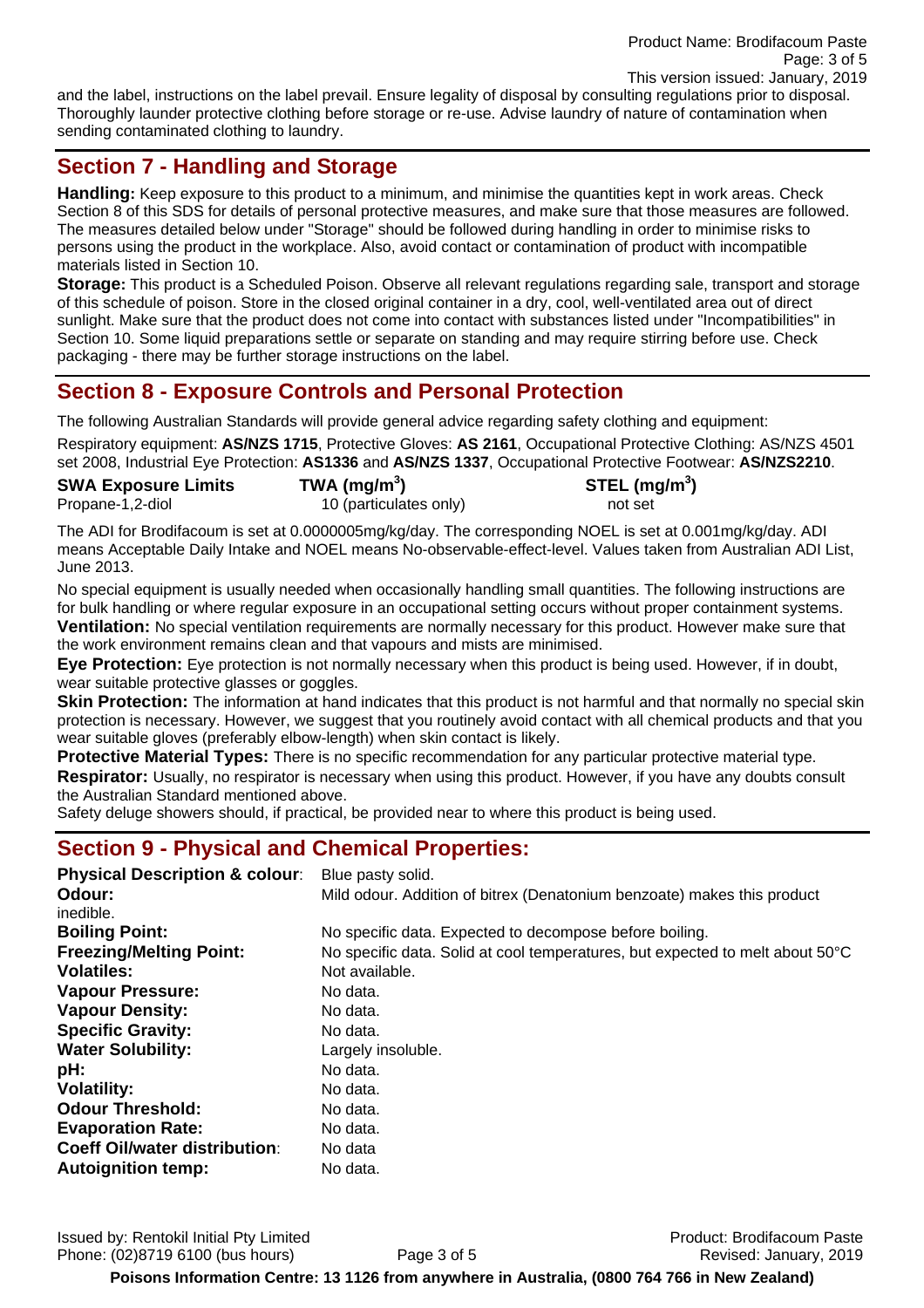# **Section 10 - Stability and Reactivity**

**Reactivity**: This product is unlikely to react or decompose under normal storage conditions. However, if you have any doubts, contact the supplier for advice on shelf life properties.

**Conditions to Avoid:** Store in the closed original container in a dry, cool, well-ventilated area out of direct sunlight. **Incompatibilities:** strong acids, strong bases, strong oxidising agents.

Fire Decomposition: Carbon dioxide, and if combustion is incomplete, carbon monoxide and smoke. Water. Carbon monoxide poisoning produces headache, weakness, nausea, dizziness, confusion, dimness of vision, disturbance of judgment, and unconsciousness followed by coma and death.

**Polymerisation:** This product will not undergo polymerisation reactions.

## **Section 11 - Toxicological Information**

**Toxicity:** Brodifacoum is a brominated hydroxycoumarin derivative; an indirect anti-coagulant; and an effective stomach poison which inhibits prothrombin formation and induces capillary damage. To be effective it usually requires only a single ingestion of a bait formation in one feeding to produce a kill. It is extremely toxic to a broad spectrum of rodents and other small mammals but due to its low bait concentration and its delayed effect it is considered to be only of low acute toxicity hazard to humans. Brodifacoum acts through the interruption of the vitamin K1-epoxide cycle, preventing vitamin K activation rather than depleting its body reserves.

The anticoagulant effect of Brodifacoum may last for more than 7 weeks in the poisoned patient.

Ingestion of Brodifacoum is initially asymptomatic, and may continue as such even with prolonged alterations in prothrombin time. No gastrointestinal tract or other symptomatology occurs. Coagulation disturbances may become evident a few days after ingestion, and may be detected only by laboratory studies. In severe poisoning, gumbleeding, epistaxis, petechiae, ecchymoses, haematomata, blood in urine and faeces, and genital haemorrhage may occur. Internal bleeding and cerebral haemorrhage may complicate the patient's prognosis.

The course of poisoning is characteristically long. Alterations of coagulation parameters and clinical symptoms of bleeding may be maintained for several days if no treatment is provided. The prognosis is poor in cases with internal bleeding or intracerebral haemorrhage, and also in patients with previous haematological illnesses or renal insufficiency. Death however, is uncommon.

For Brodifacoum, Oral  $LD_{50}$ : Rats  $(M)$  0.27 mg/kg  $M$  Mice  $(M)$  0.40 mg/kg Rabbits (M) 0.30 mg/kg Guinea-pigs 0.28 mg/kg Cats 0.25 mg/kg Dogs 0.25 mg/kg

#### **Potential Health Effects**

See section 11 for Chronic exposure studies.

This product is of low *acute* toxicity. If, however, for any reason the product has been swallowed, seek medical attention. Treatment with Vitamin  $K_1$  which is antidotal, is almost always successful.

### **Inhalation**

**Short term exposure:** Significant inhalation exposure is considered to be unlikely. Available data indicates that this product is not harmful. In addition product is unlikely to cause any discomfort or irritation.

#### **Skin Contact:**

**Short term exposure:** However product is unlikely to cause any discomfort in normal use.

#### **Eye Contact:**

**Short term exposure:** Exposure via eyes is considered to be unlikely. This product is believed to be not irritating to eyes.

#### **Ingestion:**

**Short term exposure:** Significant oral exposure is considered to be unlikely. However, this product may be mildly irritating to mucous membranes but is unlikely to cause anything more than mild transient discomfort.

#### **Carcinogen Status:**

**SWA:** No significant ingredient is classified as carcinogenic by SWA. **NTP:** No significant ingredient is classified as carcinogenic by NTP. **IARC:** No significant ingredient is classified as carcinogenic by IARC.

## **Section 12 - Ecological Information**

Brodifacoum does not enter the atmosphere, because of its low volatility. It is practically insoluble in water. Brodifacoum is strongly bound on soil particles and is not taken up by plants. The rate of degradation is relatively slow and depends on soil type. Residues in crops have never been detected in field studies.

Issued by: Rentokil Initial Pty Limited Product: Brodifacoum Paste Phone: (02)8719 6100 (bus hours) Page 4 of 5 Revised: January, 2019